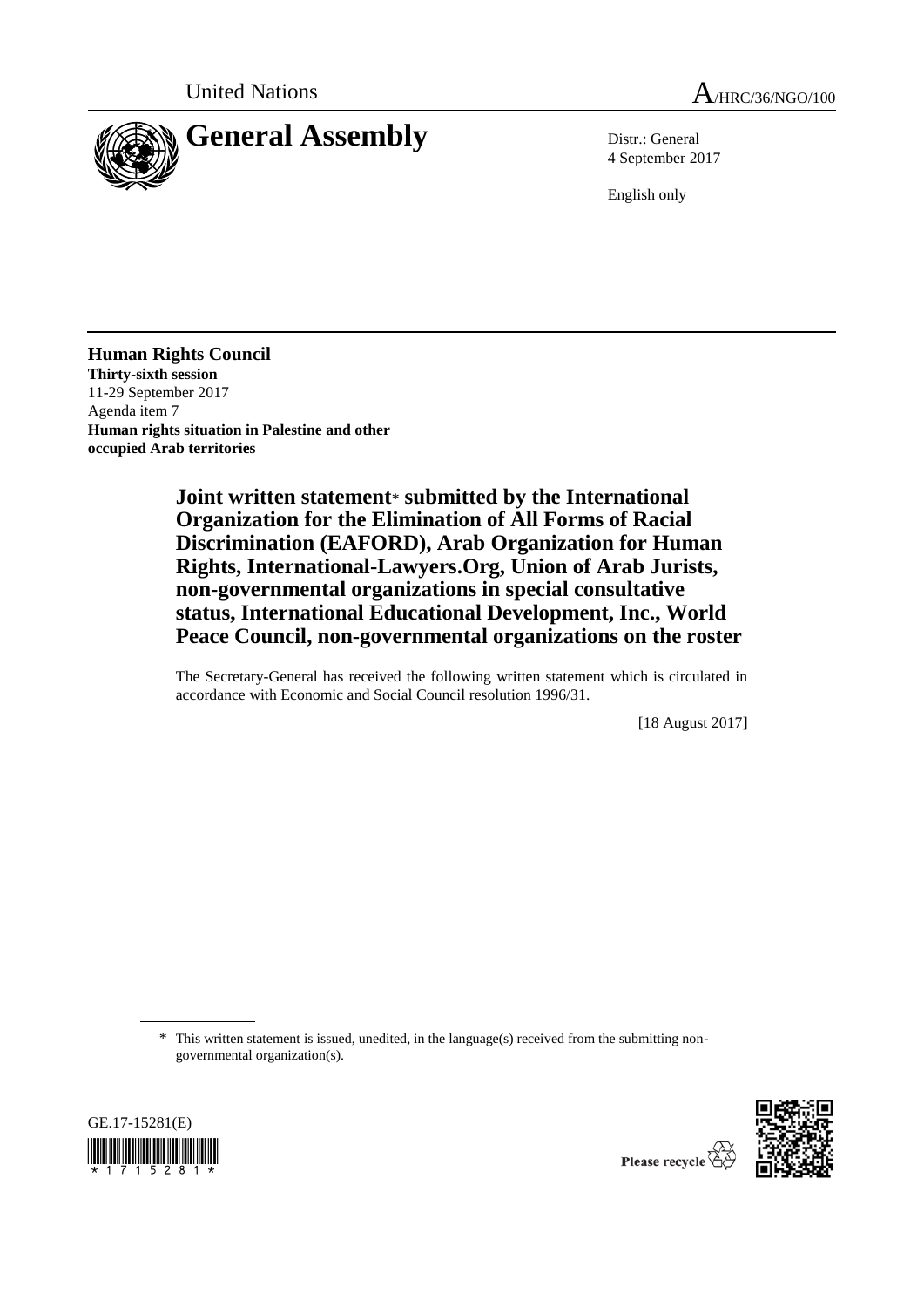# **Israeli Restrictions of Freedom of Religion and Worship\***

Israel's intensification of security installations around the Haram al-Sharif in Jerusalem rekindled attention to the perennial question of freedom of religion and worship. UN resolutions deplore Israel's attempts to illegally change the status quo of holy sites, such as excavations in and around religious and historic sites, and the restrictions impeding access of Christian and Muslim worshippers to holy sites in the Occupied Palestinian Territory and request Israel to ensure non-discrimination on grounds of religion and belief as well as the preservation of and free access to all religious sites.

The developments since 1967 evidence that Israel has failed to fulfill its obligations to protect Muslim and Christian holy sites and worshippers but instead seeks to "Judaize" the area. Israel's regulations and designation regarding Muslim and Christian holy sites remained to be discriminatory, thereby jeopardizing equal protection and preservation of religious sites. The State's policies and practices that violate Palestinian freedom of religion and worship as well as the sanctity of holy sites include:

- Movement and access restrictions
- Proclamations and acts of provocation by Israeli officials
- "Archeological excavations" and interference with internal affairs
- Violent incidents
- Restrictions on religious expression

#### Movement and Access Restrictions

Israel imposes disproportionate restrictions on access to places of worship for non-Jews. Apart from the repeated closure of Muslim and Christian holy sites for prolonged periods and the access restrictions of Palestinian clergy and worshippers to their holy sites, the creeping fragmentation of the Occupied Palestinian Territory through physical obstacles (the Wall, the system of checkpoints) and the associated permit regime as well as the military occupation with frequent curfews and closures of entire areas negatively affect Palestinians' right to access holy places. In particular the growing isolation and prolonged complete closures of East Jerusalem inhibits the ability of Muslim and Christian West Bank and Gaza residents to enter Jerusalem and visit their respective holy places – even during major religious holidays. General bans furthermore have prevented entire parts of the Palestinian population from entering the mosque, such as the ban on Palestinians under the age of 45.

Visiting any holy site in the Holy City of Jerusalem entails a long and arduous journey for Palestinians – particularly those living in the occupied territories – that leads through multiple checkpoints and often entails acts of intimidation and harassment by Israeli forces. For Palestinians living in Gaza, reaching Jerusalem's holy sites is almost impossible. Often, only women and men over 40 and children are granted passage through the checkpoints. Those that reach Jerusalem have to pass through further Israeli military posts before they can finally enter the compound. The permanent restrictions on movement thus severely hamper or bar Muslim and Christian Palestinians from reaching their places of worship in Jerusalem, Bethlehem, and other places of religious significance.

Further restrictions through incursions, curfews, or temporary travel bans on groups of Palestinians aggravate the situation. Due to raids by extremist Jewish settlers around Christian and Muslim holy places, the access of worshippers to these places is further obstructed. Israeli forces moreover physically prevent worshippers from entering holy sites or confiscate Jerusalem ID cards.

In the wake of the new wave of violence incepted in September 2015, and again manifested on 14 July 2017, the Israeli Government substantially increased its military forces in East Jerusalem and intensified restrictions on access to the Old City, thereby negatively impacting Palestinian access to Holy Places.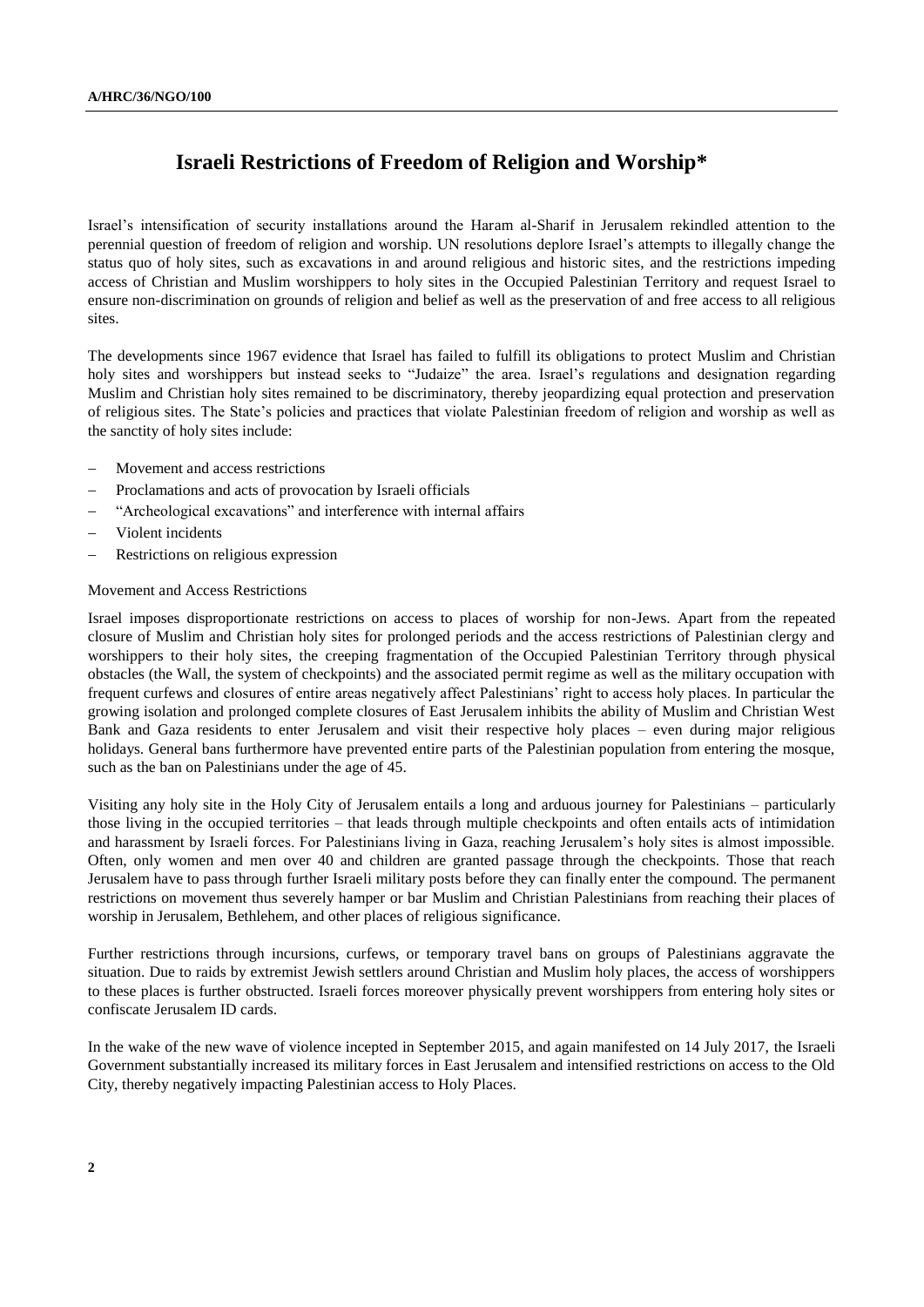## Provocation by Israeli Officials

Proclamations by Israeli state and religious authorities about the intention of rebuilding the Jewish temple on the Dome of the Rock have continued, undermining the sanctity of the Al-Haram al-Sharif and intensifying religious strife. Provocative visits to the Al-Aqsa Mosque compound by Jewish religious extremists and Israeli officials under the protection of Israeli occupying forces, accompanied by dangerous rhetoric, have taken place periodically over the years and seem to have increased in recent times. These visits, aimed at unlawfully and forcibly asserting Israeli control over this sensitive area and at changing the status quo of the Holy Sites and East Jerusalem as capital of the future State of Palestine, further exacerbate tensions in the region.

## "Archaeological Excavations" and Interference with the Internal Affairs of Holy Sites

The excavations of a tunnel along the western wall of the Haram al-Sharif were begun in 1968, with the stated objective of finding traces of the Second Jewish Temple. In spite of urgent appeals by UN bodies to halt the excavations, the Israeli authorities continue excavations under and around Al-Aqsa Mosque with little regard for its preservation and consistently interfere with the internal affairs of the mosque by, *inter alia*, preventing work by the Waqf on and around Al-Aqsa and Ibrahimi mosque (Hebron), banning Palestinian guards, and preventing religious celebrations. As the tunnels around the Haram al-Sharif run along the Islamic holy places and beneath the densely inhabited Muslim quarter with its historic buildings, they violate the sacred character of the area and imperil the stability of Palestinian homes and the Islamic monuments, particularly following the emergence of cracks in the walls and the partial collapse of several buildings. The excavation works constitute part of a wider pattern of active damage to Palestinian Christian and Islamic cultural heritage. This shows persistent failure of the Israeli authorities to ensure the preservation of Palestinian religious and historical sites and objects in East Jerusalem and areas of the West Bank under Israeli administrative jurisdiction.

## Violent Incidents

The described violations continue to cause violent incidents around holy sites, resulting in loss of life among worshippers and in damage to their sanctuaries. Military raids and incursions into Muslim and Christian Holy Sites arouse serious concern. Such violent acts of desecration by Israeli troops usually occur during times of worship, such as the Muslim Friday prayer. Israeli troops storm mosques, open fire and launch tear gas grenades at peaceful worshippers, resulting in injuries and deaths.

Racist violence, vandalism and profanation by extremist Jewish groups and individuals against Muslim and Christian Holy Sites also continue. Such acts by groups seeking to assert Jewish rights on the mount frequently lead to clashes with Muslim worshippers, in response to which Israeli forces usually come to the support of or escort settlers, injuring – sometimes fatally – unarmed Palestinians.

Holy sites, churches and mosques also sustained significant damage or were destroyed during Israel's massive military operations. During the last military offensive in Gaza in 2014, Israeli forces reportedly destroyed a third of Gaza's mosques, with 73 mosques being entirely destroyed and 205 sustaining damages. Al-Omari Mosque, founded in 649 AD, was almost completely destroyed by bombing.

Recently, provocations and tensions around religious sites and particularly the Al-Aqsa Mosque compound have heightened, owing to a growing number of incursions by Israeli forces firing rubber-coated steel bullets and stun and tear-gas grenades at worshippers as well as to acts of incitement by extremist Israelis.

Peaceful protests against Israeli violations of religious freedom and the integrity of holy places, such as the new restrictions imposed in July 2017, are met with excessive and often lethal force by Israeli forces. While performing prayers outside the Al-Aqsa compound, Palestinian worshipers have reportedly been assaulted and injured by Israeli forces. They were shot with rubber-coated steel bullets, many sustained wounds from stun grenades or due to being beaten and kicked.